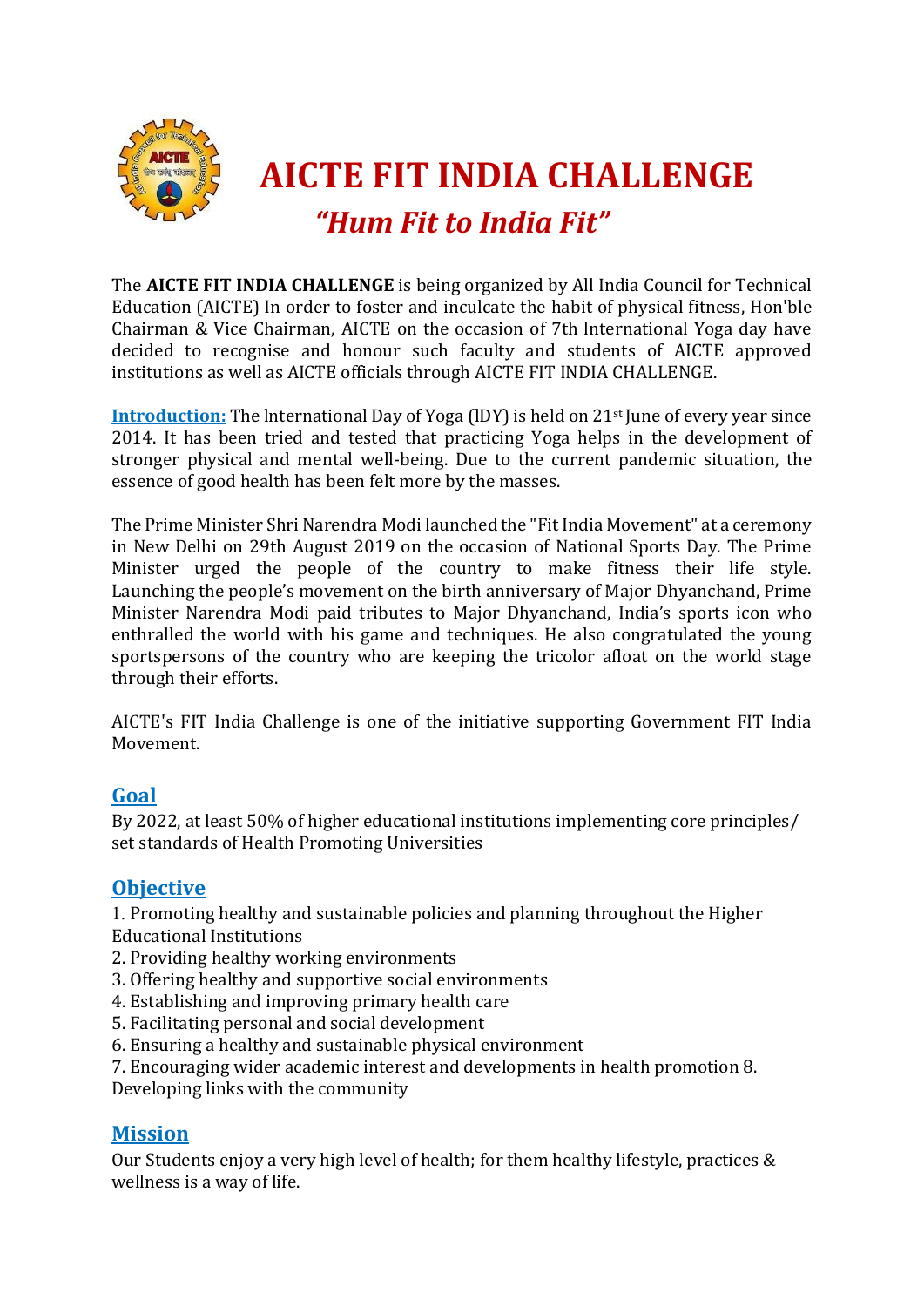## **Vision**

An sustainable environment that is enabling for physical, mental, social, emotional and intellectual well-being of students and staff (adapted from The Okanagan Charter)

# **Eligibility for the Awards**

All institutions/ Faculty/Students as approved by AICTE are covered under this initiative.

# **Category and their Eligibility for AICTE Fit India Challenge**

Challenges are in following categories: -

### **a) Category-I (Individual Award, No. of Awards-100)**

**Challenge**-Shirshasana (compulsory of 60 seconds) + any 3 asana of 90 seconds (Marichyasana, Ushtrasana, Paschimottanasana, Hanumanasana, Bhunamanasana)

**Eligibility**- Chairman/President/Senior Office bearer of the Trust/ Society of the Institution, Director/Principal of the Institution, Professor of the Institution and spouse as well For AICTE- Adviser I/Adviser II, CIO, CCOs & Director & Equivalent Posts in AICTE (including spouse)

### **b) Category-II- (Individual Award, No. of Awards-100)**

**Challenge**-Burpees 1 set of 20 reps + Push ups 1 set of 20 reps + Free Squats 1 set of 40 reps + Crunches/Leg raises 1 set of 40 reps + Plank 1 set (120 seconds) + any 2 asana out of Halasana, Dhanurasana, Hastapadasana/Uttanasana (total duration- 4.5 minutes)

**Eligibility**- All students of the institutions, teachers and staff who are less than 35 years of age (including spouse) For AICTE - All employees below AO level (including spouse)

### **c) Category-III-(Institution Award, No. of Awards-100)**

**Challenge-** Continuous 1 min Kapalbhati+Bhastrika+Bhramari+ 1 min Anulom Vilom+ 1 min Agnisar+Ujjai in 4.5 min video (mandatorily 1 min breath stop). Proof of gathering ( not less than 1000 in number) performing pranayama. Individual Award for AICTE Employees.

**Eligibility** - Management/All teaching and non teaching staff/ students of the institution/Anyone from out of the institution.

For AICTE - Dy. Director/Assistant. Director, Sr. AO, AO & equivalent posts in AICTE. (individually and including spouse)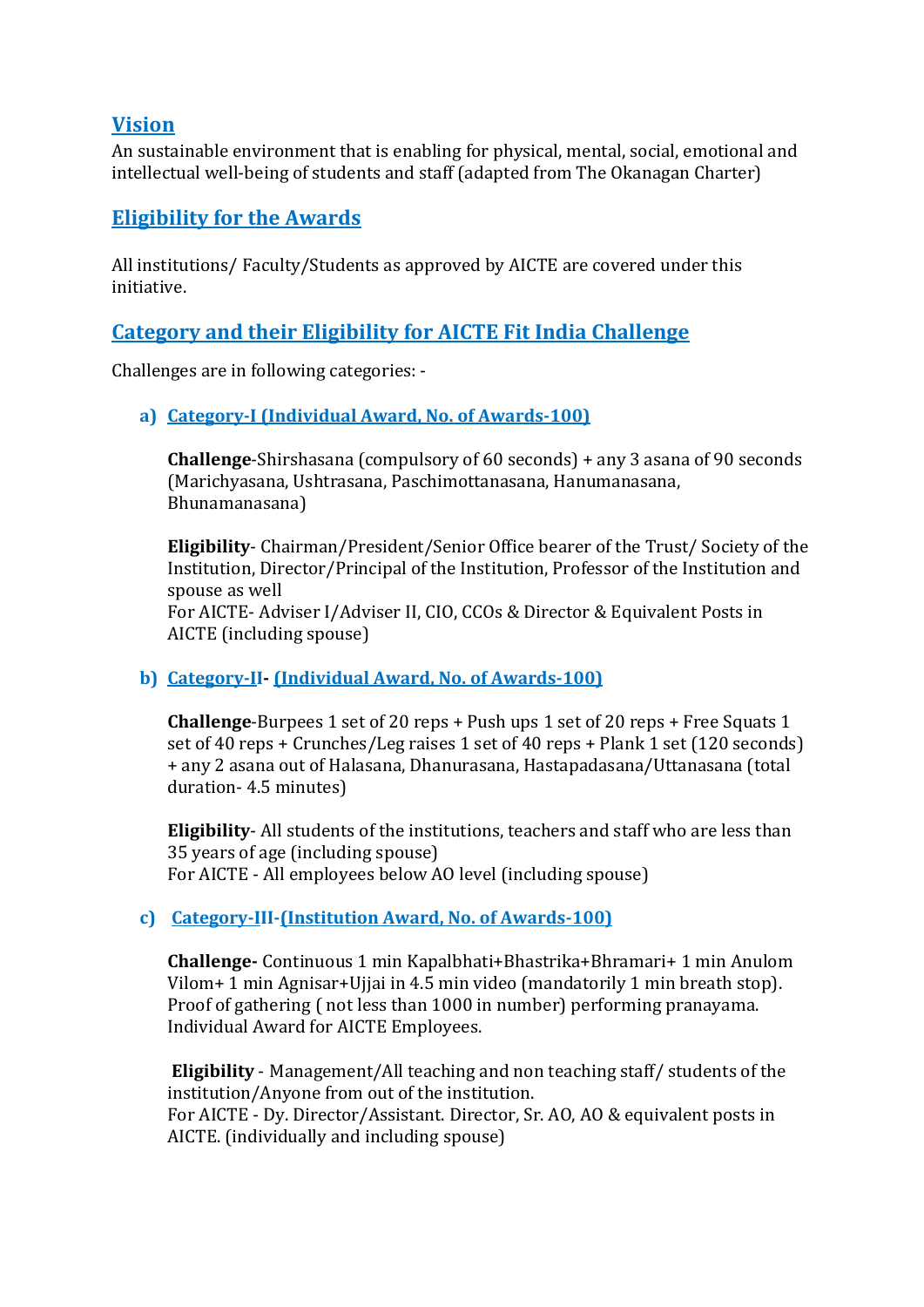#### **How to Apply**

- **1.** Go to the Portal Link:- **<https://drive.aicte-india.org/yoga/>**
- 2. Register your entry by clicking on the Register button available on the top right corner of the home page as shown in below screenshot:



3. Fill all the details asked in the registration form as shown in below screenshot:

| <b>AICTE FIT India Challenge</b>                                                                                                                   |
|----------------------------------------------------------------------------------------------------------------------------------------------------|
| HUM FIT TOH INDIA FIT<br>Motive: To spread awareness among all age group for physical exercise, yoga and pranayam<br>to balance our mind and soul. |
| The name, username and photo associated with your Google account will be recorded when<br>you upload files and submit this form.                   |
| Not sdc@aicte-india.org? Switch account                                                                                                            |
| * Required                                                                                                                                         |
|                                                                                                                                                    |
| Name of the Institute *                                                                                                                            |
| Your answer                                                                                                                                        |
|                                                                                                                                                    |
|                                                                                                                                                    |
| Institute Permanent ID issued by AICTE *                                                                                                           |
| Your answer                                                                                                                                        |
|                                                                                                                                                    |
|                                                                                                                                                    |
| Institute City *                                                                                                                                   |
| Your answer                                                                                                                                        |
|                                                                                                                                                    |
|                                                                                                                                                    |
| Institute State *                                                                                                                                  |

4. Click on submit button to submit the data.